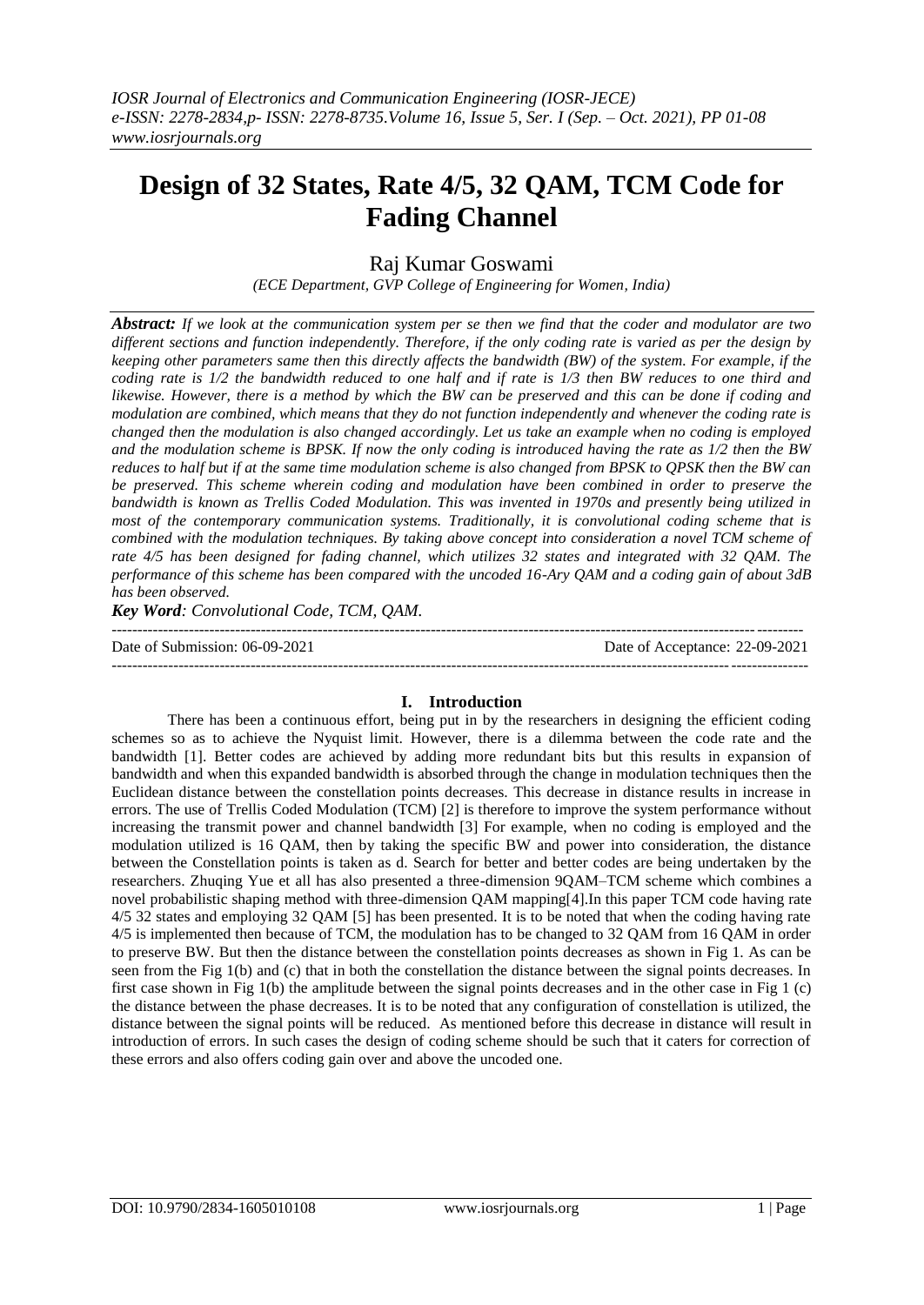

**Fig. 1** Reduction in Euclidean distance after change in modulation scheme from 16 QAM to 32 QAM

It has been observed that it is possible to combine the coding scheme and modulation schemes into one block, wherein both are dependent on each other i.e., when the coding technique is changed then along with modulation scheme is also changed in order to preserve BW. This combination of Coding and Modulation schemes is known as Trellis Coded Modulation (TCM). As mentioned previously, coding techniques employed in such a scheme is Convolutional coding [6]. Such TCM schemes have been developed which not only preserve the BW but also provide coding gain over the uncoded one. This has been the main reason for undertaking maximum research in this direction.

Now we will look into the design aspect of TCM. The main aim in designing the coding scheme is to increase the minimum free distance by taking into the consideration the relation between trellis and modulation. It means that the output of modulator is not directly mapped to input provided to the modulator from the encoder but mapped to the symbols selected from the partition of signal constellation. This selection of symbol from the partition is the heart of coding scheme and has an impact on the performance of TCM scheme.

The detection at the receiver is performed using soft decision, because hard decision results in irreversible loss of information leading to the loss of Signal to Noise Ratio (SNR). The criteria used in soft decision detection in respect of fading channel is maximum likelihood, in which Euclidean distance plays the major role in selecting the optimum sequence. Which implies that the one of the code sequences which has the least Euclidean distance when compared with the received sequence will be selected as the decoded sequence. Further if interleaver is also combined with TCM, the coding can be further improved [7], provided suitable criteria is utilized in designing.

The organization of paper is as follows. System model is explained in section II. The design of rate 4/5, 32 states, 32 QAM TCM coding scheme in respect of fading channel has been presented in section III. In section IV code construction has been elaborated. In section V performance analysis has been presented and in section VI, the results have been discussed.

### **II. System Model**

The block diagram of general communication system [8] has been shown in Fig. 2. Since our focus on the TCM we will discuss the part of the Block Diagram involving Channel Encoder, Modulator, Fading Channel, Demodulator and Channel Decoder [3]. Considering the output of Source Encoder as the input bits to the Channel Encoder, the first block of TCM Scheme. As now we know that the TCM is combination of Coding and modulation, the combination of these two blocks we will call as TCM Encoder. The output of the TCM Encoder is the output of QAM modulator, which produces a signal sequence  $s_1, s_2, \ldots, s_n$ , where  $s_1, s_2$ etc. are vectors selected from the appropriate QAM signal set.

To make the coding system more robust to the burst errors an interleaver can also be introduced which will spread the burst errors so that these will be corrected by the TCM coding scheme. Further in order to eliminate the Inter Symbol Interference pulse shaping can also be implemented prior undertaking the modulation. The output of the modulator when passed through the fading channel, the errors get introduced due to multiple reflections from the objects, Gaussian Noise gets added to the signal and finally the distorted signals are received at the receiver.

At the receiver these signals are detected, demodulated by the demodulator i.e.,  $r_1$ ,  $r_2$ , ... rn and then passed on to the decoder, which undertakes the Maximum Likelihood decoding.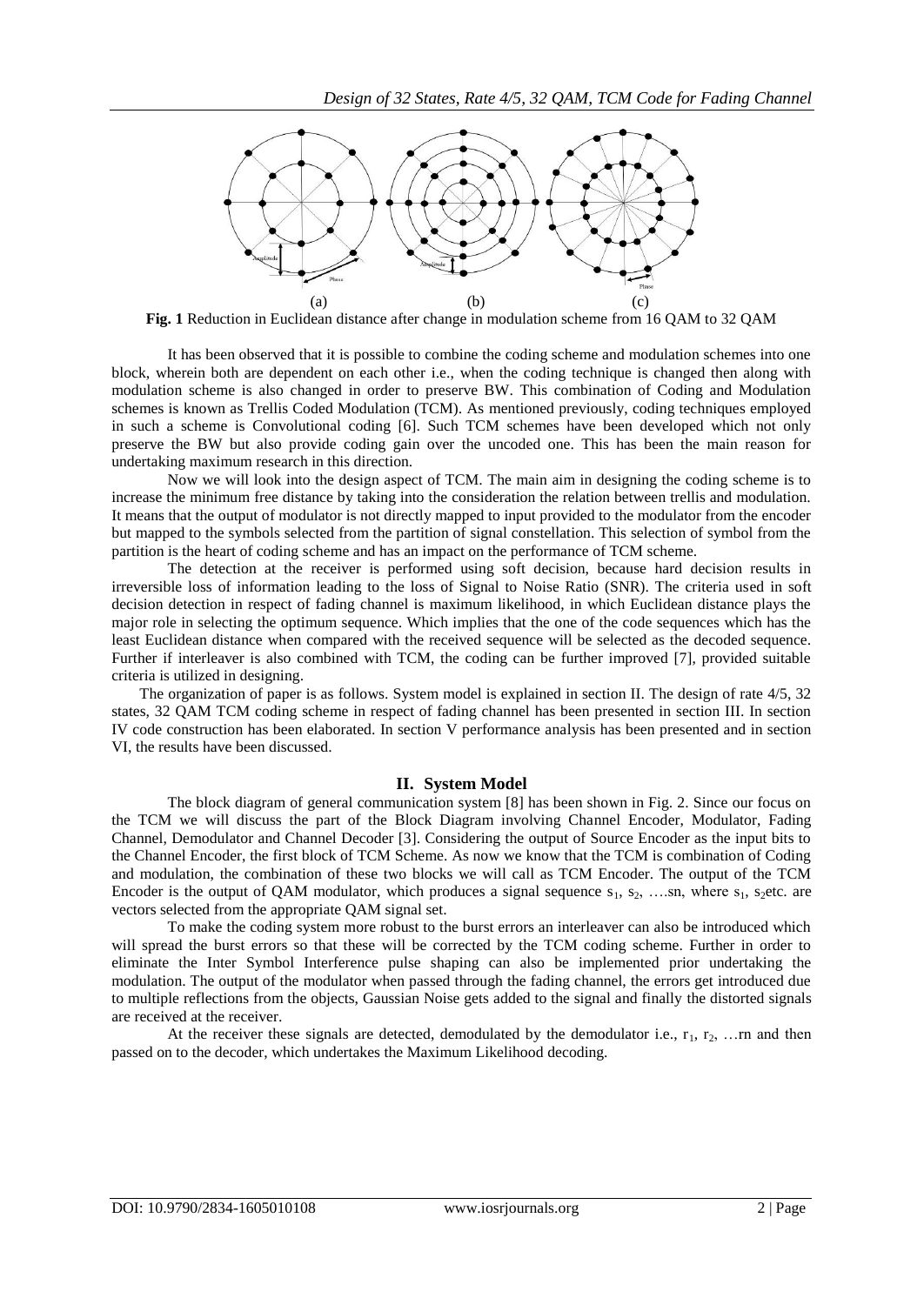

**Fig. 2** Communication block diagram.

A simplified diagram of the system shown in Fig. 2 has been depicted in Fig. 3 for the purpose of analysis. It can be seen from the Fig. 3 that the received signal at time *i* can be shown as

 $r_i = c_i \, s_i + n_i$ 

where,  $n_i$  indicate zero mean Gaussian noise having variance  $N_0/2$  and  $c_i$  is the complex channel gain, which can be expressed as follows using phasor notation.

 $c_i = a_i \cdot e^{j\phi_i}$ 

 $a_i$  and  $\phi_i$  indicate the amplitude and the phase respectively.



**Fig. 3** Simplified model of Fig. 2

Suppose the receiver performs coherent detection, then the channel phase shift gets compensated by the receiver then  $r_i$  can be rewritten as

$$
r_i = a_i s_i + n_i
$$

where  $a_i$  is the noise amplitude.

When there is only diffused multipath component in a channel then the fading amplitude is modeled as Rayleigh distributed having the PDF

$$
p_A(a) = 2ae^{-a^2}, \qquad a \ge 0.
$$

And when in addition to multipath fading if, there is a single dominant, nonfading component offered by the channel then, the amplitude  $a_i$  is Rician distributed, having PDF as

$$
p_A(a) = 2a(1+K)e^{-(K+a^2(1+K))}I_0(2a\sqrt{K(1+K)}) \quad , \quad a \ge 0
$$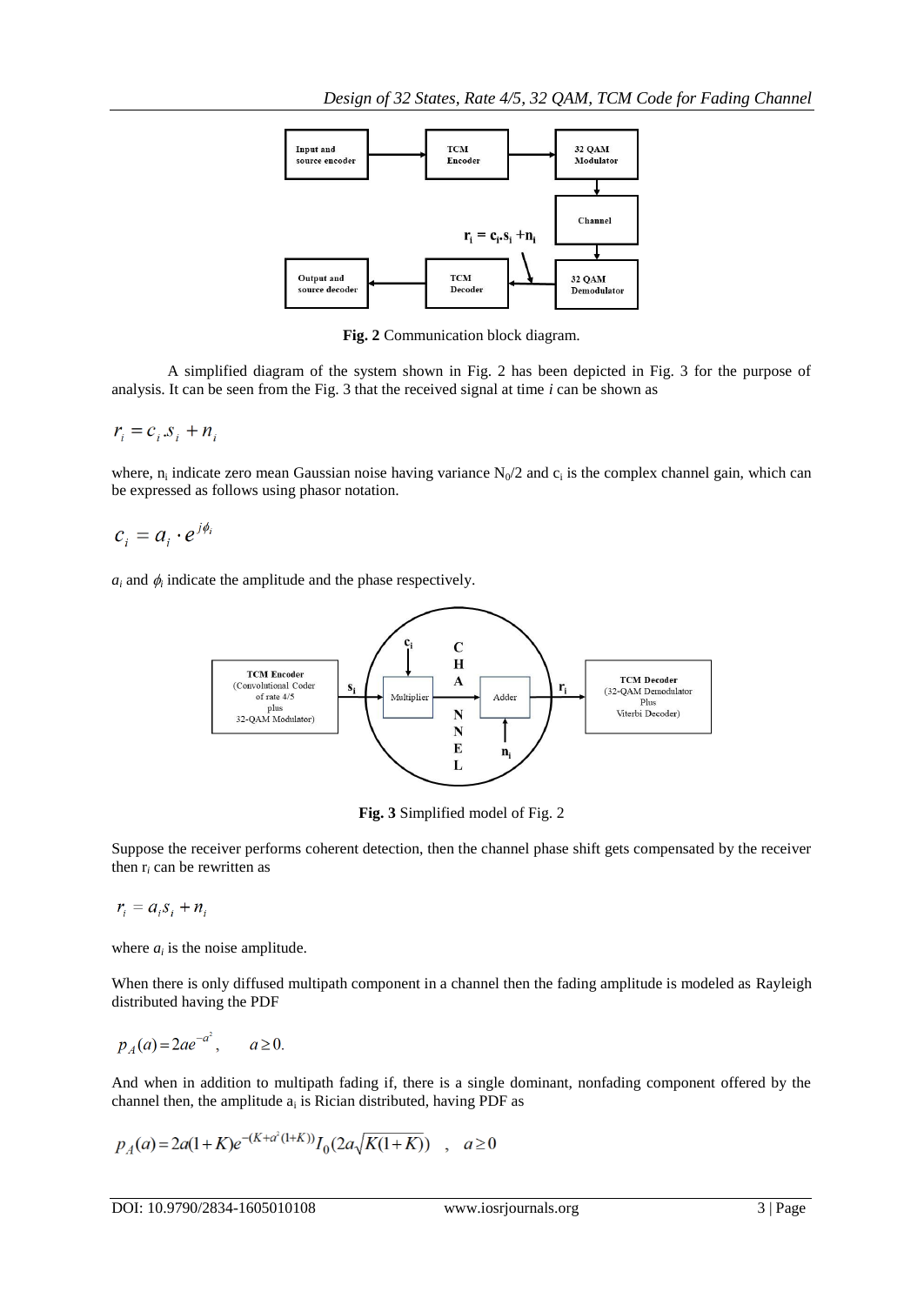where K is the indicative of Rician parameter, which is the ratio of the received signal energy of multipath components in the direct and diffused paths and I0(.) is the zero-order modified Bessel function of the first kind.

## **III. Proposed Design**

The design of TCM coding scheme having rate 4/5, 32 states in respect of 32 QAM will be enumerated in this section. The design has been optimized for fading channel. The rules those are being framed have been based on the rules of earlier TCM Coding scheme having rate 2/3, 8 states developed by Ungerboeck for fading channel [9], in respect of 8 PSK modulation and optimized for fading channel. This scheme provided an effective length L of 2 and  $d^2_{free}$  of 4.586 times  $E_s$ . As performance of QAM is comparatively better in comparison with PSK, many researchers in the past have tried to develop the TCM codes for QAM. In [10] Periyalwar S has explained one such design of TCM for MQAM. By taking this design into consideration, following guidelines are proposed for designing the TCM scheme optimized for the fading channel, having rate 4/5, 32-states, utilizing the modulation scheme of 32-QAM.

First, a method of designing the signal set partitioning is being presented. The 32 QAM signal set will be partitioned into two subsets as shown in the Fig 4. These sets are designated as  $A_0$  and  $A_1$ , where  $A_0$  consists of  $s_0$ ,  $s_2$ ,  $s_4$ ,  $s_6$ ,  $s_8$ ,  $s_{10}$ ,  $s_{12}$ ,  $s_{14}$ ,  $s_{16}$ ,  $s_{18}$ ,  $s_{20}$ ,  $s_{22}$ ,  $s_{24}$ ,  $s_{26}$ ,  $s_{28}$ ,  $s_{30}$  and  $A_1$  consists of  $s_1$ ,  $s_3$ ,  $s_5$ ,  $s_7$ ,  $s_9$ ,  $s_{11}$ ,  $s_{13}$ ,  $s_{15}$ ,  $s_{21}$ ,  $s_{23}$ ,  $s_{25}$ ,  $s_{27}$ ,  $s_{29}$  and  $s_{31}$ .The value of  $S_0$  to  $S_{31}$  is depicted in table 1.

| <b>Symbol</b> | <b>Value</b> | <b>Symbol</b> | <b>Value</b> | <b>Symbol</b> | <b>Value</b> | <b>Symbol</b>                                                        | <b>Value</b> |
|---------------|--------------|---------------|--------------|---------------|--------------|----------------------------------------------------------------------|--------------|
| $S_0$         | 00000        | $S_8$         | 01000        | $S_{16}$      | 10000        | $S_{24}$                                                             | 11000        |
| $S_1$         | 00001        | $S_9$         | 01001        | $S_{17}$      | 10001        | $S_{25}$                                                             | 11001        |
| $S_2$         | 00010        | $S_{10}$      | 01010        | $S_{18}$      | 10010        | $S_{26}$                                                             | 11010        |
| $S_3$         | 00011        | $S_{11}$      | 01011        | $S_{19}$      | 10011        | $S_{27}$                                                             | 11011        |
| $S_4$         | 00100        | $S_{12}$      | 01100        | $S_{20}$      | 10100        | $S_{28}$                                                             | 11100        |
| $S_5$         | 00101        | $S_{13}$      | 01101        | $S_{21}$      | 10101        | $S_{29}$                                                             | 11101        |
| $S_6$         | 00110        | $S_{14}$      | 01110        | $S_{22}$      | 10110        | $S_{30}$                                                             | 11110        |
| $S_7$         | 00111        | $S_{15}$      | 01111        | $S_{23}$      | 10111        | $S_{31}$                                                             | 11111        |
|               |              |               |              |               |              | <b>Table 1</b> The binary values of symbols used in set partitioning |              |

**Table 1**. The binary values of symbols used in set partitioning

Second aspect of TCM is the generation of these signals whenever an input is provided. It can also be seen that whenever an input is given the state changes, therefore, all outputs are best represented by the matrix of states. In the present case as there are 32 states, 32x32 matrix will depict all transitions between the states. In order to represent the output of the TCM coder while state changes from i to j is indicated by the ij<sup>th</sup> element of the matrix.



**Fig. 4** Partitioning of 32 QAM Signal set

 It can be seen that there are 32 States and the input are only 16, which means that all transitions cannot take place, therefore it is proposed to follow the undermentioned rules for associating the Signals with the change in the states.

- a. In any row or column Signal should occur only once.
- b. Path will be valid only if LSB of starting state i.e., 0 or 1 is equal to the MSB of the next state.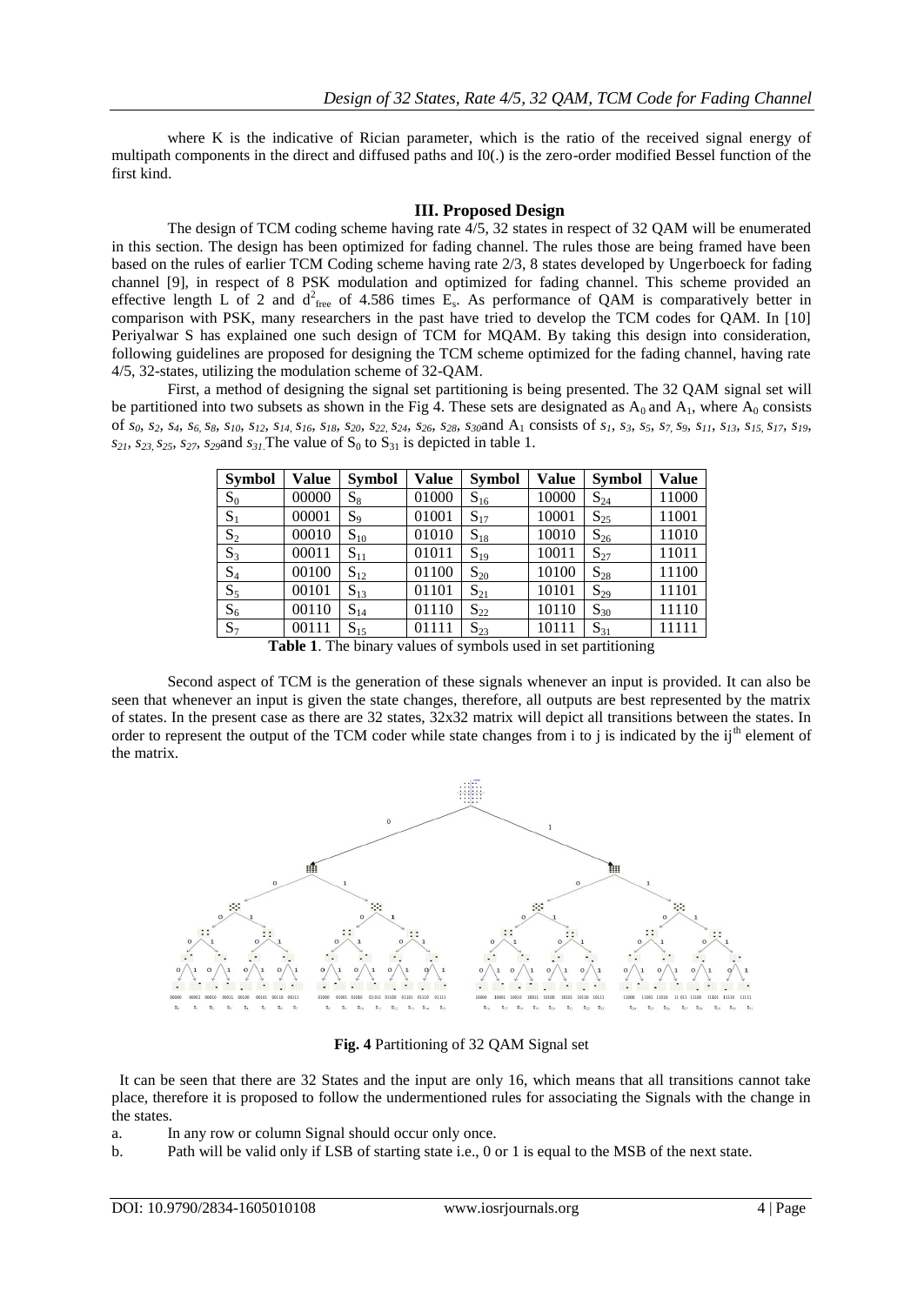c. For the given initial state to all possible transition states, the signals will be from either of the two sets  $A_0$  and  $A_1$  defined previously. Output matrix of this design has been shown in the Fig. 5.



**Fig. 5** Output matrix



| <b>States</b> |                       |                  |                  |                  |                       |                          |                       |                    |                       |                  |                             |                  |                       | 00000 00001 00010 00011 00100 00101 00110 00111 01000 01001 01001 01010 01110 01110 01110 01111 10000 10001 10010 10010 10011 01000 10101 01101 01110 10111 11000 11011 01100 111010 111110 11110 111110 111110 11111 |                  |                       |                  |                    |                                  |                  |                     |            |                                                                   |                     |                       |                                                                                                                                                                                                                                                                               |                  |                     |                  |                   |                     |                       |
|---------------|-----------------------|------------------|------------------|------------------|-----------------------|--------------------------|-----------------------|--------------------|-----------------------|------------------|-----------------------------|------------------|-----------------------|-----------------------------------------------------------------------------------------------------------------------------------------------------------------------------------------------------------------------|------------------|-----------------------|------------------|--------------------|----------------------------------|------------------|---------------------|------------|-------------------------------------------------------------------|---------------------|-----------------------|-------------------------------------------------------------------------------------------------------------------------------------------------------------------------------------------------------------------------------------------------------------------------------|------------------|---------------------|------------------|-------------------|---------------------|-----------------------|
| 00000         | $S_{\alpha\alpha}$    | $S_{01}$         | $S_{02}$         | $S_{03}$         | $S_{04}$              | $S_{05}$                 | $S_{00}$              | $S_{07}$           | $S_{08}$              | $S_{09}$         | $S_{0A}$                    | $S_{08}$         | $S_{\rm oc}$          | $S_{0D}$                                                                                                                                                                                                              | $S_{\text{def}}$ | $S_{\text{or}}$       | $S_{010}$        | $S_{011}$          | $S_{012}$                        | $S_{013}$        | $S_{014}$           | $S_{015}$  | $S_{016}$                                                         | $S_{017}$           | $S_{018}$             | $S_{019}$                                                                                                                                                                                                                                                                     | $S_{01A}$        | $S_{015}$           | $S_{01C}$        | $S_{010}$         | $S_{O1E}$           | $S_{01}$              |
| 00001         | $S_{10}$              | $S_{11}$         | $S_{12}$         | $S_{13}$         | $S_{14}$              | $S_{15}$                 | $S_{16}$              | $S_{17}$           | $S_{18}$              | $S_{19}$         | $S_{1A}$                    | $S_{18}$         | $S_{1c}$              | $S_{10}$                                                                                                                                                                                                              | $S_{1E}$         | $S_{1F}$              | $S_{110}$        | $S_{111}$          | $S_{112}$                        | $S_{113}$        | S <sub>114</sub>    | $S_{115}$  | $S_{116}$                                                         | $S_{117}$           | $S_{118}$             | S <sub>119</sub>                                                                                                                                                                                                                                                              | $S_{11A}$        | $S_{118}$           | S <sub>11C</sub> | $S_{11D}$         | $S_{11E}$           | $S_{11F}$             |
| 00010         | $S_{20}$              | $S_{21}$         | $S_{22}$         | $S_{23}$         | $S_{24}$              | $S_{25}$                 | $S_{26}$              | $S_{27}$           | $S_{28}$              | $S_{29}$         | $S_{2A}$                    | $S_{2B}$         | $S_{2C}$              | $S_{20}$                                                                                                                                                                                                              | $S_{2E}$         | $S_{2F}$              | $S_{210}$        | $S_{211}$          | $S_{212}$                        | $S_{213}$        | $S_{214}$           | $S_{215}$  | $S_{216}$                                                         | $S_{217}$           | $S_{218}$             | $S_{219}$                                                                                                                                                                                                                                                                     | $S_{21A}$        | $S_{21B}$           | $S_{21C}$        | $S_{21D}$         | $S_{21E}$           | $S_{21F}$             |
| 00011         | $S_{50}$              | $S_{31}$         | $S_{32}$         | $S_{33}$         | $S_{34}$              | $S_{35}$                 | $S_{36}$              | $S_{37}$           | $S_{38}$              | $S_{39}$         | $S_{\pi\Delta}$             | $S_{35}$         | $S_{3C}$              | $S_{3D}$                                                                                                                                                                                                              | $S_{38}$         | $S_{3r}$              | $S_{310}$        | $S_{311}$          | $S_{312}$                        | $S_{313}$        | $S_{314}$           | $S_{315}$  | $S_{316}$                                                         | $S_{317}$           | $S_{318}$             | $S_{319}$                                                                                                                                                                                                                                                                     | $S_{31A}$        | $S_{315}$           | $S_{31C}$        | $S_{310}$         | $S_{315}$           | $S_{31F}$             |
| 00100         | $S_{40}$              | $S_{41}$         | $S_{42}$         | $S_{43}$         | S <sub>aa</sub>       | $S_{45}$                 | $S_{46}$              | $S_{47}$           | $S_{48}$              | $S_{49}$         | $S_{4A}$                    | $S_{AB}$         | $S_{AC}$              | $S_{4D}$                                                                                                                                                                                                              | $S_{4E}$         | $S_{\text{df}}$       | $S_{410}$        | $S_{411}$          | $S_{412}$                        | $S_{413}$        | $S_{414}$           | $S_{415}$  | $S_{416}$                                                         | $S_{417}$           | $S_{418}$             | $S_{419}$                                                                                                                                                                                                                                                                     | $S_{41A}$        | $S_{418}$           | $S_{41C}$        | S <sub>41D</sub>  | $S_{41E}$           | $S_{41F}$             |
| 00101         | S <sub>50</sub>       | $S_{51}$         | $S_{52}$         | $S_{53}$         | $S_{54}$              | $S_{55}$                 | $S_{56}$              | $S_{57}$           | $S_{58}$              | $S_{59}$         | $S_{SA}$                    | $S_{58}$         | S <sub>sc</sub>       | $S_{5D}$                                                                                                                                                                                                              | $S_{\text{RF}}$  | $S_{\text{RF}}$       | $S_{510}$        | $S_{511}$          | $S_{512}$                        | S <sub>513</sub> | $S_{514}$           | $S_{515}$  | S <sub>516</sub>                                                  | $S_{517}$           | $S_{518}$             | S <sub>519</sub>                                                                                                                                                                                                                                                              | $S_{51A}$        | S <sub>51B</sub>    | $S_{51C}$        | S <sub>51D</sub>  | $S_{\text{SIE}}$    | $S_{51F}$             |
| 00110         | $S_{60}$              | $S_{61}$         | $S_{62}$         | $S_{63}$         | $S_{\text{flat}}$     | $S_{65}$                 | S <sub>nn</sub>       | $S_{67}$           | <b>S<sub>na</sub></b> | $S_{60}$         | $S_{na}$                    | $S_{nn}$         | $S_{nc}$              | $S_{60}$                                                                                                                                                                                                              | $S_{\alpha r}$   | <b>S<sub>nF</sub></b> | $S_{610}$        | $S_{611}$          | $S_{612}$                        | $S_{613}$        | $S_{614}$           | $S_{615}$  | $S_{616}$                                                         | $S_{617}$           | $S_{618}$             | S <sub>619</sub>                                                                                                                                                                                                                                                              | $S_{614}$        | $S_{615}$           | $S_{\text{acc}}$ | $S_{61D}$         | $S_{617}$           | $S_{611}$             |
| 00111         | $S_{20}$              | $S_{71}$         | $S_{22}$         | $S_{73}$         | $S_{74}$              | $S_{75}$                 | $S_{76}$              | $S_{22}$           | $S_{28}$              | $S_{70}$         | $S_{7\Delta}$               | $S_{78}$         | $S_{7c}$              | $S_{70}$                                                                                                                                                                                                              | $S_{7E}$         | $S_{2F}$              | $S_{710}$        | $S_{711}$          | $S_{712}$                        | $S_{713}$        | $S_{714}$           | $S_{715}$  | $S_{716}$                                                         | $S_{717}$           | $S_{718}$             | $S_{719}$                                                                                                                                                                                                                                                                     | $S_{71A}$        | $S_{71B}$           | $S_{71C}$        | $S_{710}$         | $S_{71E}$           | $S_{71F}$             |
| 01000         | $S_{\rm{an}}$         | $S_{\rm{ext}}$   | $S_{82}$         | $S_{\rm R2}$     | $S_{\text{max}}$      | $S_{85}$                 | $S_{BS}$              | $S_{\rm 87}$       | S <sub>RR</sub>       | $S_{\rm iso}$    | $S_{\rm{RA}}$               | S <sub>an</sub>  | <b>S<sub>BC</sub></b> | $S_{8D}$                                                                                                                                                                                                              | $S_{\text{as}}$  | $S_{\rm str}$         | $S_{810}$        | $S_{811}$          | $S_{812}$                        | $S_{813}$        | $S_{814}$           | $S_{B15}$  | $S_{816}$                                                         | $S_{817}$           | $S_{B1B}$             | $S_{819}$                                                                                                                                                                                                                                                                     | $S_{B1A}$        | $S_{B1B}$           | $S_{\text{B1C}}$ | $S_{\rm{min}}$    | $S_{R1F}$           | $S_{R1F}$             |
| 01001         | $S_{90}$              | $S_{91}$         | $S_{92}$         | $S_{93}$         | $S_{\alpha_{\alpha}}$ | $\mathsf{s}_\mathsf{ss}$ | $S_{96}$              | $S_{97}$           | $S_{95}$              | $S_{gg}$         | $S_{\text{SA}}$             | $S_{95}$         | $S_{\rm SC}$          | $S_{g_D}$                                                                                                                                                                                                             | $S_{\alpha r}$   | $S_{\alpha r}$        | $S_{910}$        | $S_{911}$          | $S_{912}$                        | $S_{913}$        | $S_{914}$           | $S_{915}$  | $S_{916}$                                                         | $S_{917}$           | $S_{918}$             | $S_{919}$                                                                                                                                                                                                                                                                     | $S_{91A}$        | $S_{915}$           | $S_{91C}$        | $S_{91D}$         | $S_{91E}$           | $S_{91F}$             |
| 01010         | <b>S<sub>nn</sub></b> | $S_{\Delta 1}$   | $S_{A2}$         | $S_{AB}$         | $S_{\Delta 4}$        | $S_{AS}$                 | <b>S<sub>as</sub></b> | $S_{A7}$           | $S_{AB}$              | $S_{A0}$         | $S_{AA}$                    | $S_{AB}$         | $S_{AC}$              | S <sub>ap</sub>                                                                                                                                                                                                       | $S_{AE}$         | $S_{AF}$              | $S_{A10}$        | $S_{A11}$          | $S_{A12}$                        | $S_{AB}$         | $S_{A14}$           | $S_{A15}$  | $S_{A16}$                                                         | $S_{A17}$           | $S_{A18}$             | $S_{A19}$                                                                                                                                                                                                                                                                     | $S_{A1A}$        | $S_{A1B}$           | $S_{A1C}$        | $S_{AB}$          | $S_{A1E}$           | $S_{A1F}$             |
| 01011         | $S_{B0}$              | $S_{B1}$         | $S_{B2}$         | $S_{B3}$         | $S_{BA}$              | $S_{BS}$                 | $S_{BS}$              | $S_{B7}$           | $S_{BB}$              | $S_{89}$         | $S_{BA}$                    | $S_{BB}$         | $S_{BC}$              | $S_{BD}$                                                                                                                                                                                                              | $S_{BE}$         | $S_{BF}$              | $S_{B10}$        | $\mathbf{S_{B11}}$ | $S_{B12}$                        | $S_{B13}$        | $S_{B14}$           | $S_{B15}$  | $S_{B16}$                                                         | $S_{B17}$           | $S_{\rm B18}$         | $S_{B19}$                                                                                                                                                                                                                                                                     | $S_{B1A}$        | $S_{B1B}$           | $S_{B1C}$        | $S_{B1D}$         | $S_{B1E}$           | $S_{B1F}$             |
| 01100         | $S_{cn}$              | $S_{C1}$         | $S_{C2}$         | $S_{C3}$         | $S_{ca}$              | S <sub>cs</sub>          | $S_{\text{CS}}$       | $S_{cr}$           | $S_{CB}$              | $S_{\text{CS}}$  | $S_{ca}$                    | $S_{CB}$         | $S_{CC}$              | $S_{CD}$                                                                                                                                                                                                              | $S_{cr}$         | $S_{\text{CF}}$       | S <sub>c10</sub> | $S_{\rm C11}$      | S <sub>c12</sub>                 | S <sub>c13</sub> | S <sub>C14</sub>    | $S_{C15}$  | S <sub>c16</sub>                                                  | $S_{C17}$           | S <sub>c18</sub>      | S <sub>c19</sub>                                                                                                                                                                                                                                                              | $S_{C1A}$        | S <sub>C15</sub>    | $S_{\text{C1C}}$ | $S_{\rm c1D}$     | $S_{C1E}$           | $S_{\text{crit}}$     |
| 01101         | $S_{00}$              | $S_{D1}$         | $S_{D2}$         | $S_{D3}$         | $S_{DM}$              | $S_{DS}$                 | $S_{DS}$              | $S_{D7}$           | $S_{DB}$              | $S_{00}$         | $S_{DA}$                    | $S_{DB}$         | $S_{\rm DC}$          | $S_{DD}$                                                                                                                                                                                                              | $S_{DE}$         | $S_{DF}$              | $S_{D10}$        | $S_{D11}$          | $S_{D12}$                        | $S_{D13}$        | $S_{D14}$           | $S_{D15}$  | $S_{D16}$                                                         | $S_{D17}$           | $S_{D18}$             | $S_{D19}$                                                                                                                                                                                                                                                                     | $S_{D1A}$        | $S_{D1B}$           | $S_{D1C}$        | $S_{D1D}$         | $S_{D1E}$           | $S_{\text{D1F}}$      |
| 01110         | $S_{\text{F}}$        | $S_{F1}$         | $S_{E2}$         | $S_{E3}$         | $S_{FA}$              | $S_{ES}$                 | $S_{\rm{FE}}$         | $S_{F2}$           | $S_{EB}$              | $S_{E9}$         | <b>S<sub>EA</sub></b>       | $S_{FR}$         | $S_{EC}$              | $S_{\text{FD}}$                                                                                                                                                                                                       | $S_{FF}$         | $S_{\text{rf}}$       | $S_{E10}$        | $S_{E11}$          | $S_{E12}$                        | $S_{E13}$        | $S_{E14}$           | $S_{E15}$  | $S_{E16}$                                                         | $S_{E17}$           | $S_{\rm E18}$         | $S_{E19}$                                                                                                                                                                                                                                                                     | $S_{E1A}$        | $S_{E1B}$           | S <sub>E1C</sub> | $S_{E1D}$         | $S_{E1E}$           | $S_{E1F}$             |
| 01111         | $S_{\rm re}$          | $S_{F1}$         | $S_{F2}$         | $S_{F3}$         | $S_{\text{rel}}$      | $S_{FS}$                 | $S_{FS}$              | $S_{F7}$           | $S_{FB}$              | $S_{rg}$         | $S_{FA}$                    | $S_{\rm rx}$     | $S_{\text{FC}}$       | $S_{FD}$                                                                                                                                                                                                              | $S_{rr}$         | $S_{rr}$              | $S_{F10}$        | $S_{F11}$          | $S_{F12}$                        | $S_{F13}$        | $S_{F14}$           | $S_{F15}$  | $S_{F16}$                                                         | $S_{F17}$           | $S_{F18}$             | $S_{F19}$                                                                                                                                                                                                                                                                     | S <sub>F1A</sub> | $S_{F1B}$           | $S_{F1C}$        | S <sub>F1D</sub>  | $S_{F1E}$           | $S_{F1F}$             |
| 10000         | $S_{100}$             | $S_{101}$        | $S_{102}$        | S <sub>103</sub> | $S_{104}$             | $S_{105}$                | $S_{106}$             | S <sub>107</sub>   | $S_{108}$             | $S_{109}$        | $S_{10\Delta}$              | S <sub>10B</sub> | S <sub>100</sub>      | $S_{100}$                                                                                                                                                                                                             | $S_{100}$        | S <sub>10F</sub>      | $S_{1010}$       | S <sub>1011</sub>  | $S_{1012}$                       | $S_{1013}$       | $\mathbf{S}_{1014}$ | $S_{1015}$ | $\mathbf{S}_{1016}$                                               | $\mathsf{S}_{1017}$ | $S_{1018}$ $S_{1019}$ |                                                                                                                                                                                                                                                                               | $S_{101A}$       | $\mathbf{S_{101B}}$ | $S_{101C}$       | S <sub>101D</sub> | $S_{101E}$          | S <sub>101F</sub>     |
| 10001         | $S_{110}$             | $S_{111}$        | $S_{112}$        | $S_{113}$        | $S_{114}$             | $S_{115}$                | $S_{116}$             | $S_{117}$          | $S_{118}$             | S <sub>119</sub> | $\mathsf{S}_{\mathtt{11A}}$ | S <sub>118</sub> | $S_{11C}$             | $S_{11D}$                                                                                                                                                                                                             | $S_{11E}$        | S <sub>11F</sub>      |                  |                    |                                  |                  |                     |            |                                                                   |                     |                       | S <sub>1110</sub> S <sub>1111</sub> S <sub>1112</sub> S <sub>1113</sub> S <sub>1114</sub> S <sub>1115</sub> S <sub>1116</sub> S <sub>1117</sub> S <sub>1118</sub> S <sub>1119</sub> S <sub>1118</sub> S <sub>1118</sub> S <sub>1110</sub> S <sub>1110</sub>                   |                  |                     |                  |                   |                     | $S_{111E}$ $S_{111F}$ |
| 10010         | $S_{120}$             | $S_{121}$        | $S_{122}$        | $S_{123}$        | $S_{124}$             | $S_{125}$                | $S_{126}$             | $S_{127}$          | $S_{128}$             | $S_{129}$        | $S_{12A}$                   | $S_{12B}$        | $S_{12C}$             | $S_{12D}$                                                                                                                                                                                                             | $S_{12E}$        | $S_{12F}$             | $S_{1210}$       |                    |                                  |                  |                     |            |                                                                   |                     |                       | S <sub>1211</sub> S <sub>1212</sub> S <sub>1213</sub> S <sub>1214</sub> S <sub>1215</sub> S <sub>1216</sub> S <sub>1217</sub> S <sub>1218</sub> S <sub>1218</sub> S <sub>1219</sub> S <sub>1218</sub> S <sub>1210</sub> S <sub>1210</sub>                                     |                  |                     |                  |                   | $S_{121F}$          | $S_{121F}$            |
| 10011         | $S_{130}$             | $S_{131}$        | $S_{132}$        | $S_{133}$        | $S_{134}$             | $S_{135}$                | $S_{136}$             | $S_{137}$          | $S_{138}$             | $S_{139}$        | $S_{13A}$                   | $S_{136}$        | $S_{13C}$             | $S_{13D}$                                                                                                                                                                                                             | $S_{135}$        | $S_{13F}$             | $S_{1310}$       |                    |                                  |                  |                     |            |                                                                   |                     |                       | S <sub>1311</sub> S <sub>1312</sub> S <sub>1313</sub> S <sub>1314</sub> S <sub>1315</sub> S <sub>1316</sub> S <sub>1317</sub> S <sub>1318</sub> S <sub>1318</sub> S <sub>1319</sub> S <sub>1318</sub> S <sub>1318</sub> S <sub>1310</sub> S <sub>1310</sub>                   |                  |                     |                  |                   | $S_{131E}$          | $S_{131F}$            |
| 10100         | S <sub>140</sub>      | S <sub>141</sub> | S <sub>142</sub> | S <sub>143</sub> | S <sub>144</sub>      | S <sub>145</sub>         | $S_{146}$             | $S_{147}$          | S <sub>148</sub>      | S <sub>149</sub> | S <sub>14A</sub>            | S <sub>14B</sub> | $S_{14C}$             | $S_{14D}$                                                                                                                                                                                                             | $S_{14E}$        | $S_{14F}$             | $S_{1410}$       | $S_{1411}$         |                                  |                  |                     |            |                                                                   |                     |                       | S1412 S1413 S1414 S1415 S1416 S1417 S1418 S1419 S1414 S1418 S141c S141p                                                                                                                                                                                                       |                  |                     |                  |                   | S <sub>141E</sub>   | S <sub>141F</sub>     |
| 10101         | S <sub>150</sub>      | $S_{151}$        | $S_{152}$        | $S_{153}$        | $S_{154}$             | $S_{155}$                | $S_{156}$             | $S_{157}$          | $S_{158}$             | $S_{159}$        | $S_{15A}$                   | $S_{156}$        | $S_{15C}$             | $S_{15D}$                                                                                                                                                                                                             | $S_{15F}$        | $S_{15F}$             |                  |                    |                                  |                  |                     |            |                                                                   |                     |                       | S <sub>1510</sub> S <sub>1511</sub> S <sub>1512</sub> S <sub>1513</sub> S <sub>1514</sub> S <sub>1515</sub> S <sub>1516</sub> S <sub>1517</sub> S <sub>1518</sub> S <sub>1519</sub> S <sub>1514</sub> S <sub>1518</sub> S <sub>1510</sub> S <sub>1510</sub>                   |                  |                     |                  |                   |                     | $S_{151F} - S_{151F}$ |
| 10110         | S <sub>160</sub>      | $S_{161}$        | $S_{162}$        | S <sub>163</sub> | $S_{164}$             | $S_{165}$                | S <sub>166</sub>      | $S_{167}$          | $S_{168}$             | $S_{109}$        | $S_{16A}$                   | $S_{16B}$        | $S_{10C}$             | $S_{16D}$                                                                                                                                                                                                             | $S_{100}$        | $S_{16F}$             | $S_{1610}$       |                    |                                  |                  |                     |            |                                                                   |                     |                       | S1611 S1612 S1613 S1614 S1615 S1616 S1617 S1618 S1619 S161A S1618 S161C S161D                                                                                                                                                                                                 |                  |                     |                  |                   | $S_{1615}$          | $S_{161F}$            |
| 10111         | S <sub>170</sub>      | $S_{171}$        | $S_{172}$        | $S_{173}$        | $S_{174}$             | $S_{175}$                | $S_{176}$             | $S_{177}$          | $S_{178}$             | $S_{179}$        | $S_{17A}$                   | $S_{178}$        | $S_{17C}$             | $S_{17D}$                                                                                                                                                                                                             | $S_{17E}$        | $S_{17F}$             | $S_{1710}$       |                    |                                  |                  |                     |            |                                                                   |                     |                       | S <sub>1711</sub> S <sub>1712</sub> S <sub>1713</sub> S <sub>1714</sub> S <sub>1715</sub> S <sub>1716</sub> S <sub>1717</sub> S <sub>1718</sub> S <sub>1719</sub> S <sub>1719</sub> S <sub>1714</sub> S <sub>1718</sub> S <sub>1710</sub> S <sub>1711</sub>                   |                  |                     |                  |                   | $S_{171E}$          | $S_{171F}$            |
| 11000         | S <sub>180</sub>      | $S_{181}$        | $S_{182}$        | $S_{183}$        | $S_{184}$             | $S_{185}$                | $S_{186}$             | $S_{187}$          | $S_{188}$             | $S_{189}$        | $S_{1BA}$                   | $S_{18B}$        | $S_{18C}$             | $S_{18D}$                                                                                                                                                                                                             | $S_{100}$        | $S_{18F}$             | $S_{1810}$       | $S_{1811}$         |                                  |                  |                     |            | $S_{1812}$ $S_{1813}$ $S_{1814}$ $S_{1815}$ $S_{1816}$ $S_{1817}$ |                     |                       | $S_{1818}$ $S_{1819}$ $S_{1814}$ $S_{1818}$ $S_{1810}$ $S_{1810}$                                                                                                                                                                                                             |                  |                     |                  |                   | $S_{1R1F}$          | $S_{181F}$            |
| 11001         | $S_{190}$             | $S_{191}$        | $S_{192}$        | $S_{193}$        | $S_{194}$             | $S_{195}$                | $S_{196}$             | $S_{197}$          | $S_{198}$             | $S_{199}$        | $S_{19A}$                   | $S_{195}$        | $S_{19C}$             | $S_{190}$                                                                                                                                                                                                             | $S_{10F}$        | $S_{19F}$             |                  |                    |                                  |                  |                     |            |                                                                   |                     |                       | S <sub>1910</sub> S <sub>1911</sub> S <sub>1912</sub> S <sub>1913</sub> S <sub>1914</sub> S <sub>1915</sub> S <sub>1916</sub> S <sub>1916</sub> S <sub>1917</sub> S <sub>1918</sub> S <sub>1919</sub> S <sub>1914</sub> S <sub>1916</sub> S <sub>1910</sub> S <sub>1910</sub> |                  |                     |                  |                   |                     | $S_{191F}$ $S_{191F}$ |
| 11010         | S <sub>140</sub>      | $S_{1A1}$        | S <sub>1A2</sub> | $S_{1A3}$        | S <sub>1AA</sub>      | $S_{1AS}$                | S <sub>1AS</sub>      | S <sub>1A7</sub>   | S <sub>1AB</sub>      | S <sub>1A9</sub> | S <sub>1AA</sub>            | S <sub>1AB</sub> | $S_{1AC}$             | $S_{1AD}$                                                                                                                                                                                                             | $S_{1AE}$        | S <sub>1AF</sub>      | $S_{1A10}$       |                    |                                  |                  |                     |            |                                                                   |                     |                       | S <sub>1411</sub> S <sub>1412</sub> S <sub>1413</sub> S <sub>1414</sub> S <sub>1415</sub> S <sub>1415</sub> S <sub>1417</sub> S <sub>1418</sub> S <sub>1419</sub> S <sub>1414</sub> S <sub>1418</sub> S <sub>1415</sub> S <sub>1410</sub>                                     |                  |                     |                  |                   | $S_{1A1E}$          | S <sub>1A1F</sub>     |
| 11011         | S <sub>180</sub>      | S <sub>181</sub> | $S_{1B2}$        | $S_{183}$        | $S_{114}$             | $S_{185}$                | $S_{186}$             | $S_{1B7}$          | $S_{188}$             | $S_{189}$        | $S_{1BA}$                   | S <sub>188</sub> | $S_{1BC}$             | $S_{180}$                                                                                                                                                                                                             | $S_{1BE}$        | $S_{\texttt{1BF}}$    | $S_{1B10}$       |                    |                                  |                  |                     |            |                                                                   |                     |                       | $S_{1B11}$ $S_{1B12}$ $S_{1B13}$ $S_{1B14}$ $S_{1B15}$ $S_{1B16}$ $S_{1B17}$ $S_{1B18}$ $S_{1B19}$ $S_{1B16}$ $S_{1B10}$ $S_{1B10}$ $S_{1B10}$                                                                                                                                |                  |                     |                  |                   | S <sub>1R1F</sub>   | S <sub>1B1F</sub>     |
| 11100         | $S_{100}$             | $S_{1C1}$        | $S_{1C2}$        | $S_{1C3}$        | $S_{104}$             | $S_{1C5}$                | $S_{100}$             | $S$ <sub>1C7</sub> | $S_{108}$             | $S_{1C9}$        | $S_{1CA}$                   | $S_{1CB}$        | $S_{1CC}$             | $S_{1CD}$                                                                                                                                                                                                             | $S_{1CE}$        | S <sub>1CF</sub>      | $S_{1C10}$       | $S_{1C11}$         |                                  |                  |                     |            |                                                                   |                     |                       | $ S_{1C12} $ $ S_{1C13} $ $ S_{1C14} $ $ S_{1C15} $ $ S_{1C17} $ $ S_{1C18} $ $ S_{1C16} $ $ S_{1C16} $ $ S_{1C1C} $ $ S_{1C1D} $                                                                                                                                             |                  |                     |                  |                   | $S1$ <sub>101</sub> | $S_{1C1F}$            |
| 11101         | S <sub>100</sub>      | $S_{1D1}$        | $S_{1D2}$        | $S_{1D3}$        | $S_{1D4}$             | $S_{1DS}$                | $S_{1D6}$             | S <sub>1D7</sub>   | S <sub>1DB</sub>      | S <sub>1D9</sub> | S <sub>1DA</sub>            | $S_{1D6}$        | S <sub>1DC</sub>      | $S_{1DD}$                                                                                                                                                                                                             | $S_{1DE}$        | $S_{1DF}$             | $S_{1D10}$       |                    |                                  |                  |                     |            |                                                                   |                     |                       | $S_{1D11}$ $S_{1D12}$ $S_{1D13}$ $S_{1D14}$ $S_{1D15}$ $S_{1D16}$ $S_{1D17}$ $S_{1D18}$ $S_{1D19}$ $S_{1D16}$ $S_{1D10}$ $S_{1D10}$ $S_{1D10}$                                                                                                                                |                  |                     |                  |                   |                     | $S_{1D1E}$ $S_{1D1F}$ |
| 11110         | $S_{1E0}$             | $S_{1E1}$        | $S_{1E2}$        | $S_{1E3}$        | $S_{1E4}$             | $S_{1ES}$                | $S_{1E6}$             | $S_{1E7}$          | $S_{1EB}$             | $S_{1E9}$        | S <sub>1EA</sub>            | $S_{1EB}$        | $S_{1EC}$             | $S_{1ED}$                                                                                                                                                                                                             | $S_{\rm 1EF}$    | $S_{1EF}$             | $S_{1E10}$       | S <sub>1E11</sub>  | $S_{1E12}$ $S_{1E13}$ $S_{1E14}$ |                  |                     |            |                                                                   |                     |                       | $S_{1E15}$ $S_{1E16}$ $S_{1E17}$ $S_{1E18}$ $S_{1E19}$ $S_{1E14}$ $S_{1E18}$ $S_{1E10}$ $S_{1E10}$                                                                                                                                                                            |                  |                     |                  |                   | $S_{1E1E}$          | S <sub>1E1F</sub>     |
| 11111 S.A     |                       | S                | S S              |                  | S S                   |                          | S                     | $S_{\text{max}}$   | $S_{\text{max}}$      | $S_{\text{max}}$ | $S_{\text{max}}$            | <b>S</b>         | $S_{\text{max}}$      | $S_{\text{max}}$                                                                                                                                                                                                      | S                | S                     |                  |                    |                                  |                  |                     |            |                                                                   |                     |                       | Siria Siria Siria Siria Siria Siria Siria Siria Siria Siria Siria Siria Siria Siria Siria                                                                                                                                                                                     |                  |                     |                  |                   | S S                 |                       |
|               |                       |                  |                  |                  |                       |                          |                       |                    |                       |                  |                             |                  |                       | Toble 2 State transitions Matrix                                                                                                                                                                                      |                  |                       |                  |                    |                                  |                  |                     |            |                                                                   |                     |                       |                                                                                                                                                                                                                                                                               |                  |                     |                  |                   |                     |                       |

**Table 2.** State transitions Matrix

# **IV. Construction of Code**

The construction of code for rate 4/5, 32-state, 32-QAM will now be discussed. The design will be based on the rules enumerated in the preceding section

The second rule states that path will be valid only if LSB of starting state is equal to the MSB of the next state, therefore in such cases, wherever transitions are not permitted should be removed and the subset  $A_0$ to be associated with the LSB = 0 and subset  $A_1$  to be associated with the LSB = 1.

Which implies that for the signals indicated in the rows having even number subset  $A_0$  will be utilized and in case of the rows having odd numbers subset  $A_1$  will be utilized. For ij<sup>th</sup> element of the transition matrix, we can choose any signal point from the subset  $A_0$  as the first element of the first row and similarly from subset  $A_1$  as the first element of second row. For the sake of simplicity let us take them to be as  $s_0$  and  $s_1$  respectively.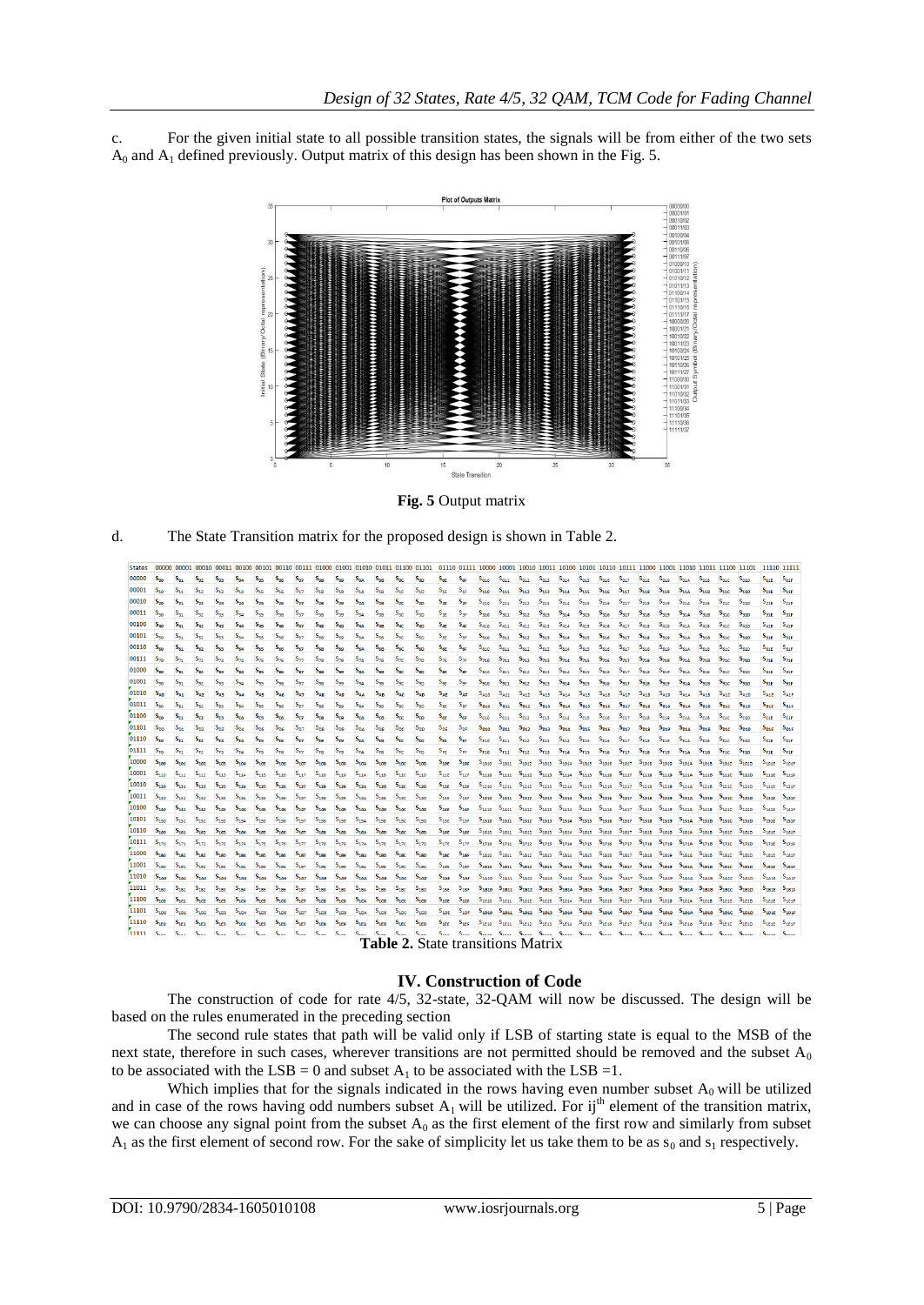After this, in accordance with the rule mentioned above, the signals from the subset  $A_0$  and  $A_1$  are assigned to the first row to the sixteenth row.

Subsequently, any number from subset  $A_0$  i.e.  $s_8$ , or  $s_9$  can be put as first element of seventeenth row and eighteenth row respectively. Now by taking the second and third rule into consideration remaining signals are assigned in the rows from seventeenth to thirty second rows. The trellis diagram for this design of code is shown in Fig 6.



Fig. 6 Trellis diagram of the code having Rate 4/5 and 32-state

## **V. Performance Analysis**

For undertaking the performance analysis in simplistic manner, let us assume that detection is coherent, CSI is perfect and fading is independent in respect of each symbol. Now, if Rician channel model is considered then the upper bound on the pairwise error probability [6] for above system is given as

$$
P_2(s_i, \hat{s}_i) \le \prod_{i=1}^l \frac{1+K}{1+K + \frac{1}{4N_0} |s_i - \hat{s}_i|^2} \exp \left[-\frac{K\frac{1}{4N_0} |s_i - \hat{s}_i|^2}{1+K + \frac{1}{4N_0} |s_i - \hat{s}_i|^2}\right]
$$

where  $\hat{s}_l$  is the symbol decoded in respect of symbol  $s_l$  that was transmitted and  $P_2(s_l, \hat{s}_l)$  indicates the probability of this decoding. At high SNR this simplifies to

$$
P_2(s_i, \hat{s}_i) \le \prod_{i \in \eta} \frac{(1 + K)e^{-K}}{\frac{1}{4N_0} |s_i - \hat{s}_i|^2}
$$

where  $\eta$  indicates all those values of *i* where  $S_i$  is not equal to  $S_i$ .

If all these values where  $S_i$  is not equal to  $S_i$  denoted  $l_n$ , then the above equation can be further simplified as

$$
P_2(s_l, \hat{s}_l) \le \frac{((1+K)e^{-K})^{l_n}}{\left(\frac{1}{4N_0}\right)^{l_n} d_P^2(l_n)}
$$

where,

$$
d_P^2(l_\eta) = \prod_{i \in \eta} |s_i - \hat{s}_i|^2
$$

is referred to as the squared product distance of the signals where  $S_i$  is not equal to  $\hat{S}_i$ , in the error event  $(s_i, \hat{s}_i)$ path. In the Fig. 7. the effective length of the error event  $(s_l, \hat{s}_l)$  has been shown.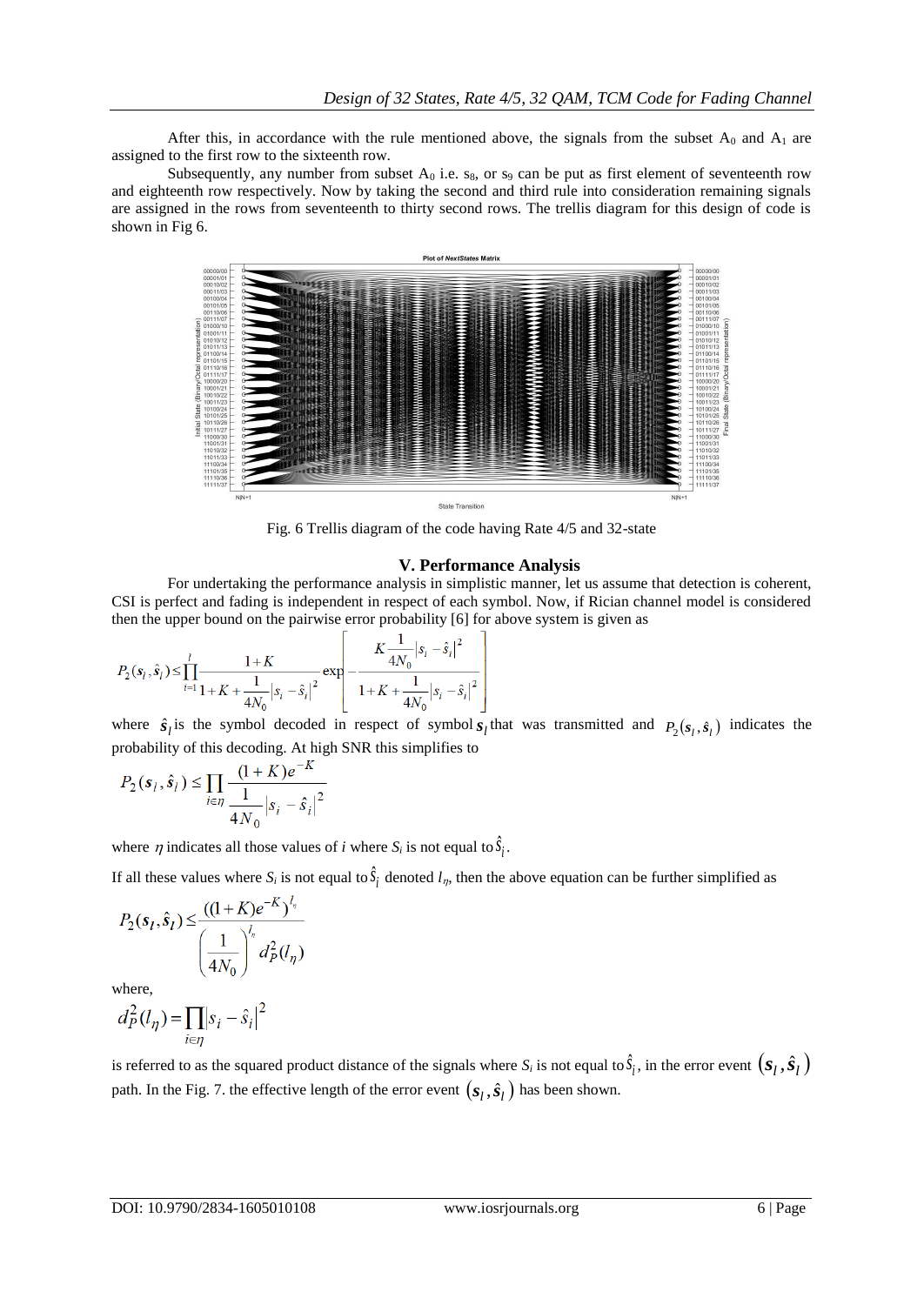

**Fig. 7** Effective length of error event

To calculate the upper bound in respect of error event probability, the use of union bound can be made and the error event probability is summed up for all values of *l* by taking all transmitted sequence into consideration then this can be calculated as

$$
P_e \leq \sum_{l=1}^{\infty} \sum_{s_i} \sum_{\hat{s}_i \neq s_l} P(s_l) P_2(s_l, \hat{s}_l)
$$

in which  $P(s_i)$  denotes the *a priori* probability of transmitting symbol  $s_i$ . Substituting  $P_2(s_i, \hat{s}_i)$ , as mentioned above for high SNR's then in respect of Rician fading channel, the upper bound can be rewritten as

$$
P_e \le \sum_{l_{\eta}} \sum_{d_{\rho}^2(l_{\eta})} \alpha(l_{\eta}, d_{P}^2(l_{\eta})) \frac{((1+K)e^{-K})^{l_{\eta}}}{\left(\frac{1}{4N_0}\right)^{l_{\eta}}} d_{P}^2(l_{\eta})
$$

where  $\alpha(l_\eta, d_\rho^2(l_\eta))$  depicts the average number of code sequences which have the effective length  $l_\eta \&$  the squared product distance as  $d_p^2(l_p)$ . For further simplification min( $l_p$ ) is depicted by *L* and the corresponding squared product distance by  $d_p^2(L)$ , then the error event probability can be approximated by

$$
P_e \approx \alpha(L, d_P^2(L)) \frac{((1+K)e^{-K})^L}{\left(\frac{1}{4N_0}\right)^L d_P^2(L)}
$$

If the channel is considered to be Rayleigh, then K is equal to 0, and the above equation can be written as

$$
P_e \approx \frac{\alpha(L, d_P^2(L))}{\left(\frac{1}{4N_0}\right)^L d_P^2(L)}
$$

If the channel is considered to be AWGN then K is equal to  $\infty$  and the equation of  $P_e$  can be written as follows [6]

$$
P_e \approx \frac{1}{2} N (d_{free}) erf \left( \sqrt{\frac{d_{free}^2}{4N_0}} \right)
$$

wherein *dfree* is the free Euclidean distance of the code.

### **VI. Result and Conclusion**

The analysis was undertaken in MATLAB and the result has been shown in Fig 8. It can be seen from the result that approximately two to three dB gain has been achieved by using the proposed TCM coding scheme having rate 4/5 and having 32 QAM modulation, over the uncoded 16-QAM modulation scheme. The analysis was also undertaken by utilizing an interleaver in order to take care of burst errors, which is a prevalent